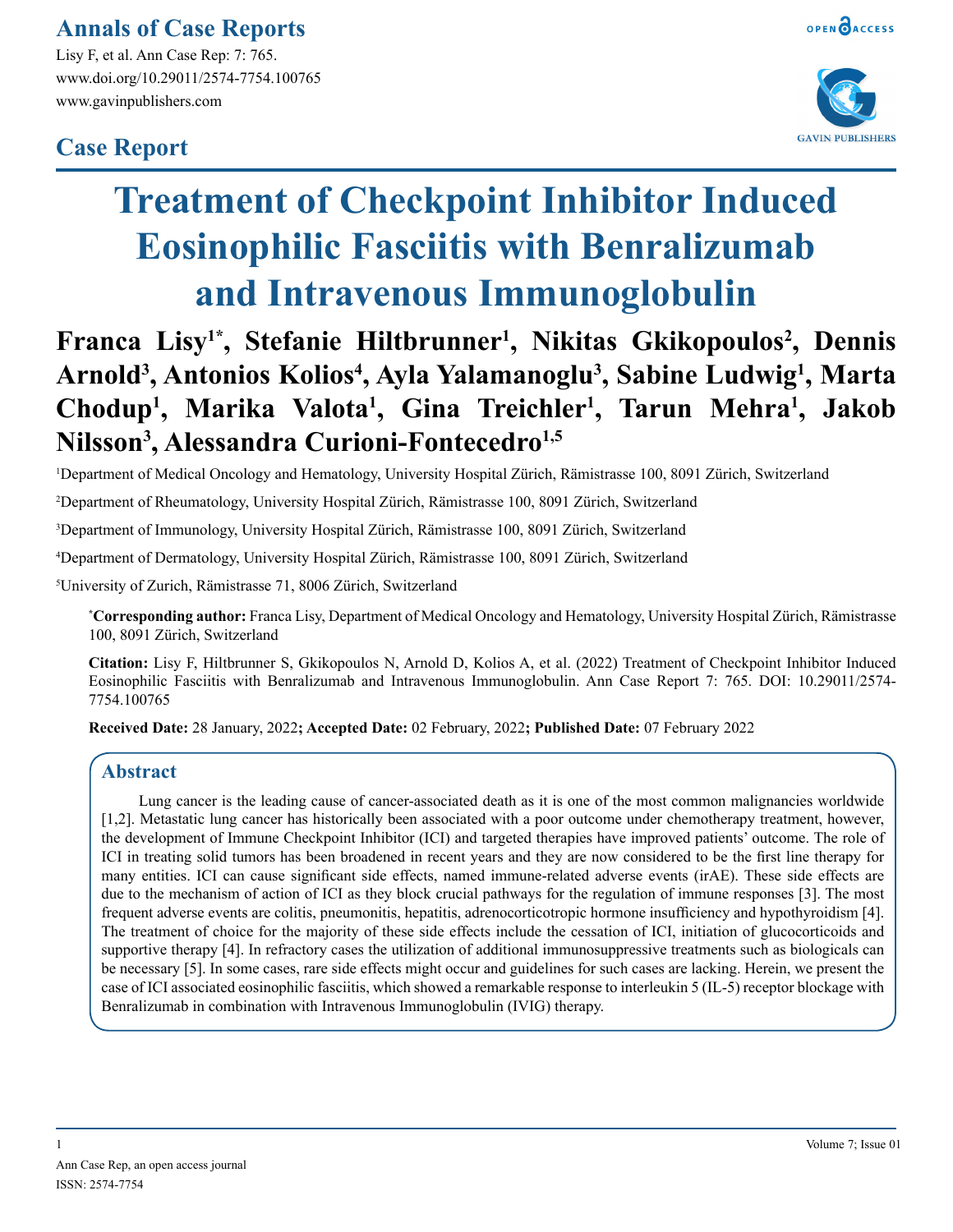#### **Case presentation**

A 68-year-old male was diagnosed with relapsed NSCLC with a PD-L1 expression of  $>50\%$  on tumor cells. The patient was treated with the Programmed Death cell protein 1 (PD1) inhibitor Pembrolizumab. Under this treatment a complete remission was reached. After 15 months on treatment the patient complained about muscle pain, which was initially interpreted as muscle tensions in context with a change of Co-Medication (T0, Figure 1.). Myositis was ruled out based on normal Creatine Kinase (CK) values. Due to worsening of the symptoms, including swollen ankles, the patient received diuretics with partial improvement of peripheral oedema. At this time point, further laboratory evaluation was performed including microscopic blood analysis and evaluation of chemical values. Here (T1, Figure 1), the absolute count of eosinophils in the peripheral blood increased compared to normal values (2.82 G/l; normal range: 0.00- 0.70 G/l). Due to further persistence of symptoms with additionally a maculopapular exanthema at the extremities (Figure 2A), the treatment with Pembrolizumab was stopped at this time point (T2 Figure 1), the absolute count of eosinophils in the peripheral blood had risen to 4.27 G/l. Furthermore, the C-Reactive Protein (CRP) and the Erythrocyte Sedimentation Rate (ESR) were above norm. With suspicion of irAE to skin and muscles, treatment with Prednisone (PDN) (total 100 mg/day/p.o.) was started for 3 days with dose tapering. The muscular pain and the exanthema were partially regressive and the absolute count of eosinophils in the peripheral blood normalized (T3, Figure 1). Due to a persisting exanthema with tender upper arms and lower legs, PDN therapy was reinitiated (50 mg absolute per day) and a punch biopsy of the skin was performed, which showed signs of actinic elastosis but no signs of active inflammation. At cessation of PDN, due to persisting symptoms under therapy, the eosinophils values rose again to 1.34 G/l (T4, Figure 1). The patient was referred to the rheumatologists for further evaluation of his myalgias in the extremities. At clinical examination, a diffuse and symmetrical thickening of the skin and induration of the underlying soft tissues of the upper and lower extremities was found, which appeared hidebound, woody, with a peau d'orange texture (Figure 2B). Based on these findings, Eosinophilic Fasciitis (EF) was suspected, and a whole body MRI was performed. The MRI (Figure 3) showed hyper intense alterations of signal along the fascia of the thigh muscles and the muscles of the lower legs as well as along the thoracic wall, compatible with a fasciitis. A PET-CT scan, which

was performed at the same to re-stage the tumor response, also showed an increased FDG uptake along the fasciae of the lower extremities and a complete response of the lung cancer. For further differential diagnosis, an immunofixation showed no abnormalities indicative for skleromyxedema. A nephrogenic systemic fibrosis was also an unlikely differential diagnosis as the renal parameters were normal. In addition, there were no signs of a peripheral sclerosis and therefore, a systemic sclerosis was excluded. In order to confirm the suspected diagnosis of an eosinophilic fasciitis, a full skin-to-muscle biopsy of the right thigh was performed, which showed signs of inflammation in the deep subcutaneous tissue with infiltration of eosinophilic granulocytes. Based on this new diagnosis and in order to offer the patient a personalized treatment [6] a therapy with an anti- IL-5 receptor antibody (Benralizumab) was initiated. The patient received 30 mg every 4 weeks. At start of Benralizumab therapy, the eosinophil count in the peripheral blood was 1.45 G/l (T5, Figure 1). Already 10 days after the first application of Benralizumab the eosinophil count in the peripheral blood dropped to 0.0 G/l (T6, Figure 1) and the patient reported a major improvement of the symptoms. To assess the improvement, we established a questionnaire containing four questions on the most prominent symptoms (Stiffness, itching, muscle pain, muscle function/force). During the following three months, the patient reported significant clinical improvement under continued therapy with Benralizumab. The skin showed less oedema and redness and got softer. In the peripheral blood, eosinophil numbers stayed low. After 4 months of monotherapy with Benralizumab the symptoms of the fasciitis appeared to stagnate, with a stationary skin thickness and redness of the skin. Another deep skin biopsy showed a persisting lymphocytic infiltration. In order to further potentiate our immunosuppressive therapy without negatively impacting anti-tumor response, we decided to add monthly Intravenous Immunoglobulin (IVIG) therapy (2 g/kg Bodyweight d1-3, q4w) based on data in non-ICI associated eosinophilic fasciitis (T7, Figure 1) [7,8]. Under the combination of Benralizumab and IVIG the symptoms further improved, with diminished pruritus and decreased local contractures and tensions of the extremities. After six months of dual therapy the patient had only minimal symptoms of the ICI associated eosinophilic fasciitis. The response to therapy was also evident in the regression of IL-5, Neopterin and the CRP (Figure 1B, 1C). Pembrolizumab therapy was reinitiated, but a PET-CT scan >12 months after cessation of the ICI showed new metabolic activity in 2 mediastinal lymph nodes, therefore, a local radiotherapy was performed.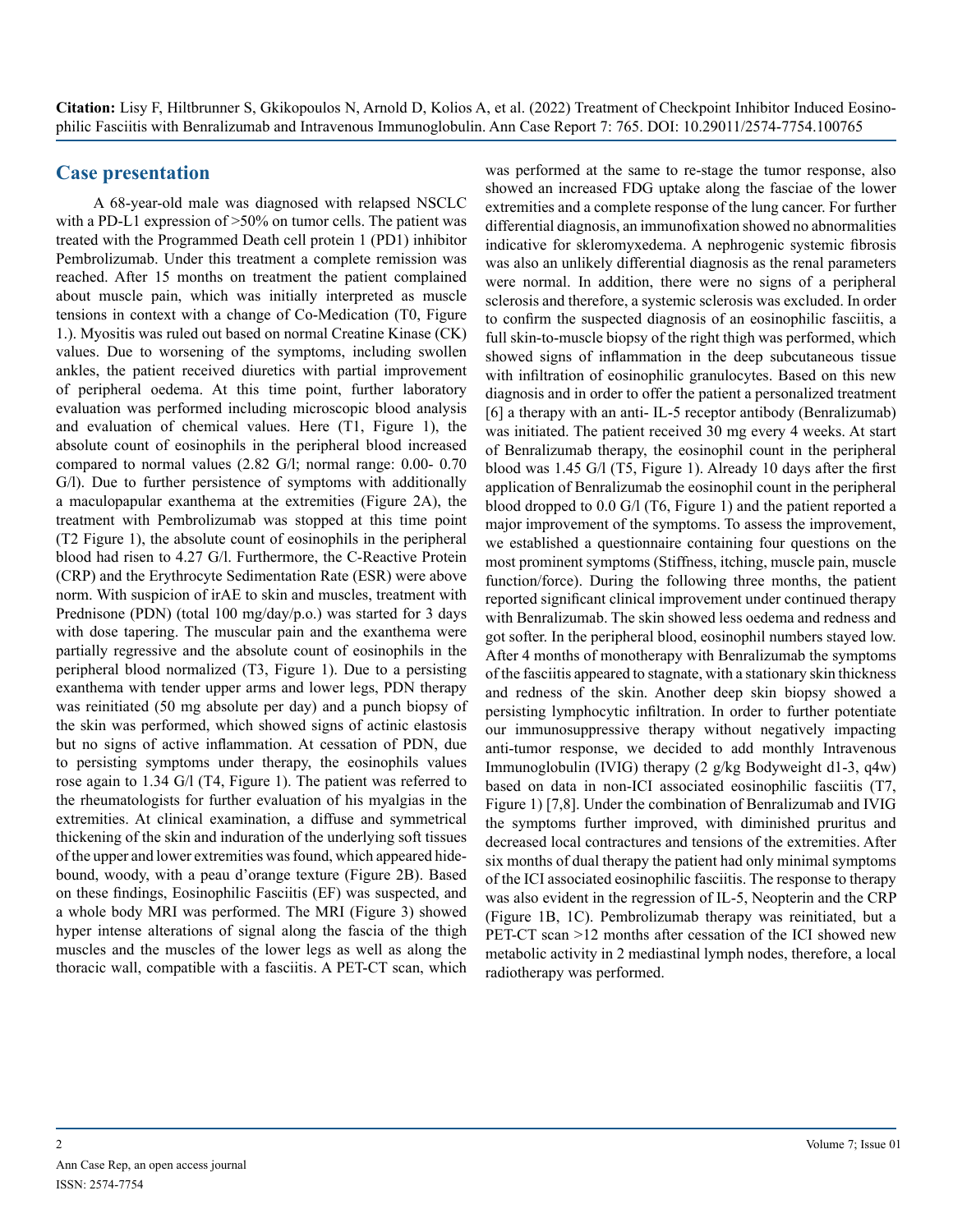**Citation:** Lisy F, Hiltbrunner S, Gkikopoulos N, Arnold D, Kolios A, et al. (2022) Treatment of Checkpoint Inhibitor Induced Eosinophilic Fasciitis with Benralizumab and Intravenous Immunoglobulin. Ann Case Report 7: 765. DOI: 10.29011/2574-7754.100765



**Figure 1:** Blood analysis of A) Eosinophils B) IL-5, IL-2 and C) Neopterin and CRP overtime: At the beginning of symptoms (T0), further laboratory evaluation (T1), stopping of ICI (T2), after first PDN therapy (T3), after cessation of PDN therapy (T4), at start of Benralizumab therapy (T5), 10 days after first application of Benralizumab (T6), at start of therapy with IVIG (T7).



**Figure 2:** Clinical features: A) maculopapular exanthema B) peau d'organe.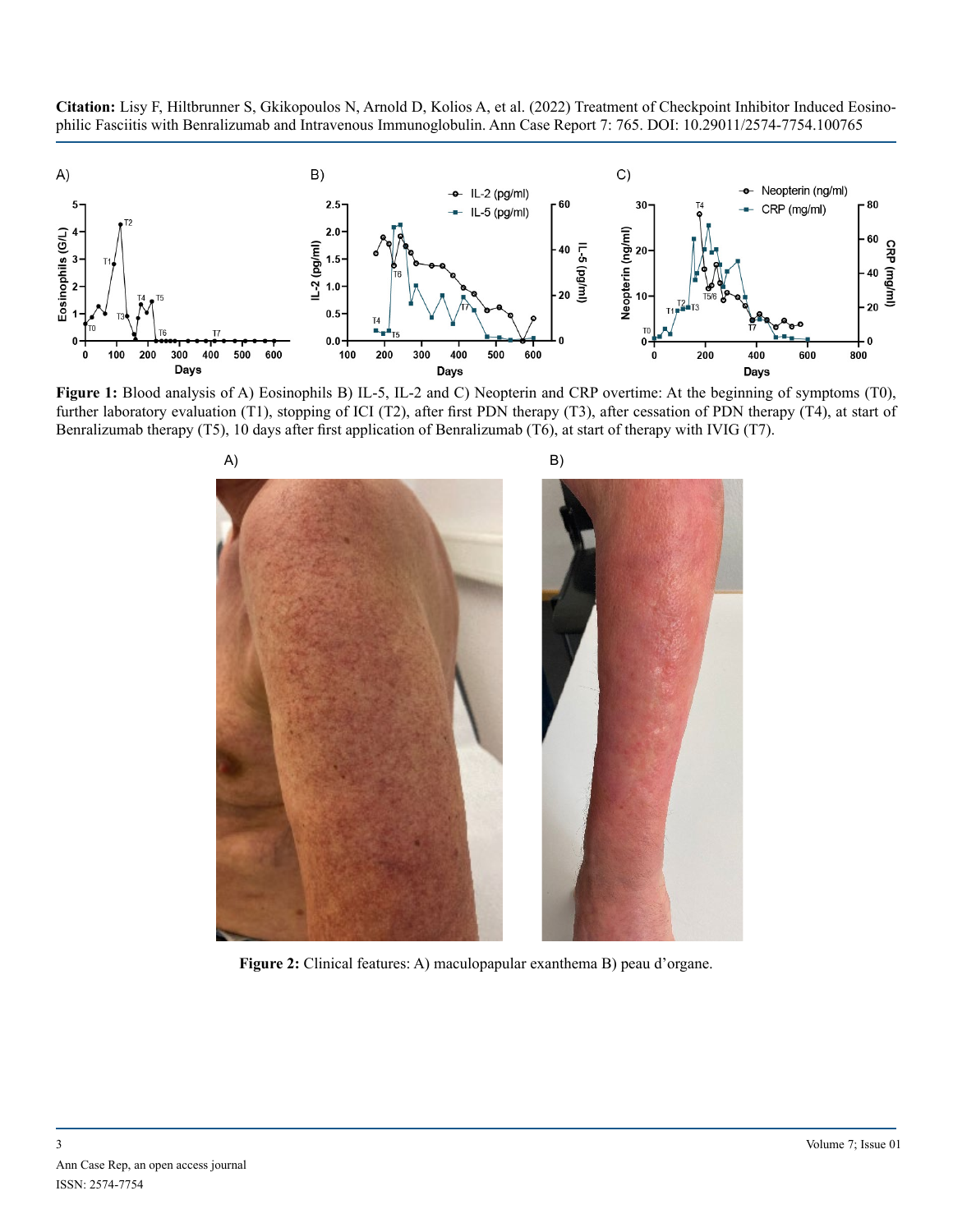

**Figure 3:** Imaging tests: A) whole body MRI showing hyper intense signal alterations along the fascia of the thigh muscles and the muscles of the lower legs, as well as along the thoracic wall B) MRI image of the upper thigh with increased signal intensities along the fasciae.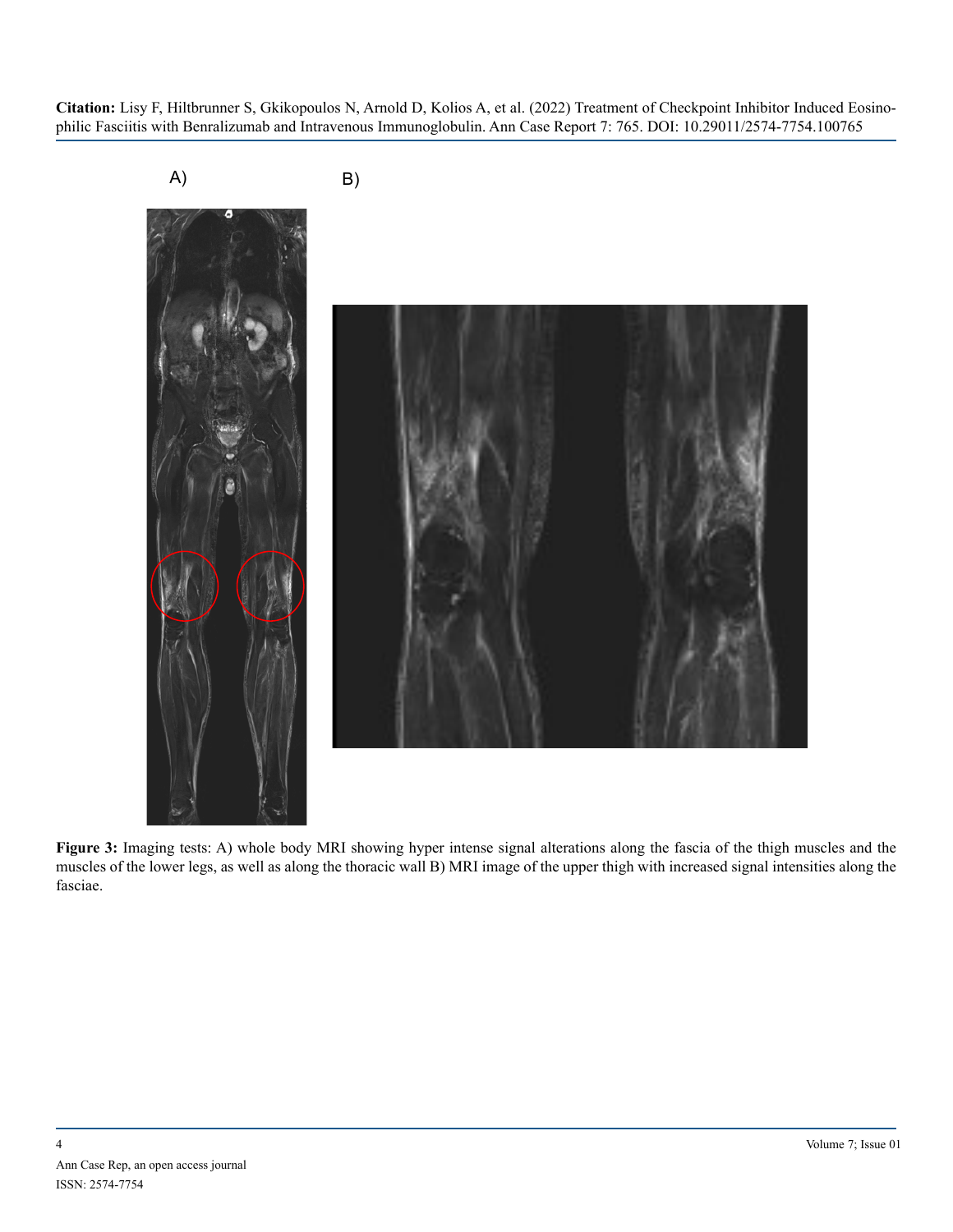

**Figure 4:** Assessment of the therapy response according to four clinically relevant symptoms: Stiffness (black), pruritus (purple), muscle pain (red) and muscle contractions (green). Assessed weekly with a self-established Likert-Scale questionnaire  $(0 = no$ symptoms;  $10 =$  maximum of symptoms).

#### **Discussion**

Eosinophilic fasciitis or Shulman Syndrome is a rare scleroderma-like condition, which was first described in 1974. The etiology and pathogenesis remains still unclear [9]. Clinically affected patients present with a symmetric swelling of soft tissues, a peau d'orange appearance (Figure 2B), indurations and thickening of the skin. A groove sign may appear along the course of the veins [10]. Typical laboratory findings are hypereosinophilia, hypergammoglobinemia, elevated ESR and elevated serum aldolase levels [9-11]. MRI is considered to be the best imaging modality in the diagnosis of eosinophilic fasciitis. It often shows increased signal intensities along the fasciae and can be used for determining the best location to perform a muscle biopsy for a histopathologic diagnosis [9]. However, as reported by Narvaez, et al., signal alterations in FDG uptake in the fasciae can also be shown in the FDG PET-CT of patients with eosinophilic fasciitis [12]. In 2013, Pinal-Fernandez, et al. described two major and five minor criteria important in the diagnosis of an eosinophilic fasciitis: swelling, induration and thickening of the skin and the histopathologic verification of a fascial thickening with accumulation of lymphocytes or macrophages, with or without eosinophilic infiltration, were considered the Major criteria; hypereosinophilia, hypergammaglobinemia, groove sign and/or peau d'organe, hyperintense signal alterations of the fascia in the MRI and muscle weakness and/or elevated aldolase levels were included as minor criteria. An exclusion criterion was the diagnosis of a systemic sclerosis. They suggested that the presence of both major criteria, or one major and at least 2 minor criteria verify the diagnosis of an eosinophilic fasciitis [9]. Jinnin, et al. published

a guideline for the diagnosis and therapy of eosinophilic fasciitis based on major and minor criteria In their approach a diagnosis was made when one major criterion and at least one minor criterion were fulfilled [11]. So far, no randomized trials on the treatment of eosinophilic fasciitis have been carried out. Treatment with 1 mg/ kg Prednisone equivalent per day has been reported which was commonly associated with a rapid normalization of the peripheral hypereosinophilia and the initially elevated ESR. A softening of the skin requires several weeks for improvement under Prednisone treatment. As relapses may occur, higher doses of glucocorticoids or the addition of other immunosuppressive or immunomodulatory agents might be necessary [13-17]. Here, Benralizumab was chosen, because it can resolve eosinophilic inflammation without having a predicted negative impact on the ongoing anti-tumor immune response.

In consideration of these recommendations, one might argue that, in our Case, the prednisone dose was too low and the tapering was performed too early. Therefore, the early relapse could be related to the inconsistent use of steroids in the beginning. As the diagnosis of eosinophilic fasciitis was not suspected at that time, the therapy was not adapted to the current recommendations. Later, after confirmed diagnosis and a prednisone refractory course, we chose Benralizumab as a glucocorticoid- sparing option. We aimed to avoid immunosuppression that could interfere with the antitumor response, as previous data suggested a negative effect of glucocorticoids on immunotherapy efficacy [18,19]. For the same reasons we also deemed methotrexate to be a less suitable treatment option. The introduction of ICI has revolutionized the treatment of many malignancies. Nevertheless, a broad range of irAE may occur and can affect almost every organ of the body [4]. Rheumatologic adverse events such as arthralgia, myalgia, arthritis and myositis are common and well described in the current literature. However only few cases of eosinophilic fasciitis or scleroderma have been described so far [10]. Concerning steroid refractory immune related eosinophilic fasciitis there is even less experience [20]. To date, in 14 cases the diagnosis of an eosinophilic fasciitis upon ICI treatment have been described. In additional 10 cases different labels (Myofasciitis, Lymphocytic fasiitis, Skleroderma like Syndrome) were given. In the table below (Table 1) we show a summary of the currently published reports and outcomes. In these cases, previous to development of symptoms related to eosinophilic fasciitis, the patients had been under therapy with PD-1, PD-L1, CTLA-4 inhibitors (Pembrolizumab, Nivolumab, Avelumab, Ipilimumab, Cemiplimab and Atezolizumab). Pembrolizumab and Nivolumab monotherapy were the most common drugs (9 cases each), which might be explained by the approval of Nivolumab und Pembrolizumab for a broad range of indications. There were 2 case reports of eosinophilic fasciitis with the administration of Atezolizumab and one case report each with prior administration of Avelumab, Ipilimumab, Cemiplimab and the dual therapy with Ipilimumab/Nivolumab with subsequent Nivolumab monotherapy.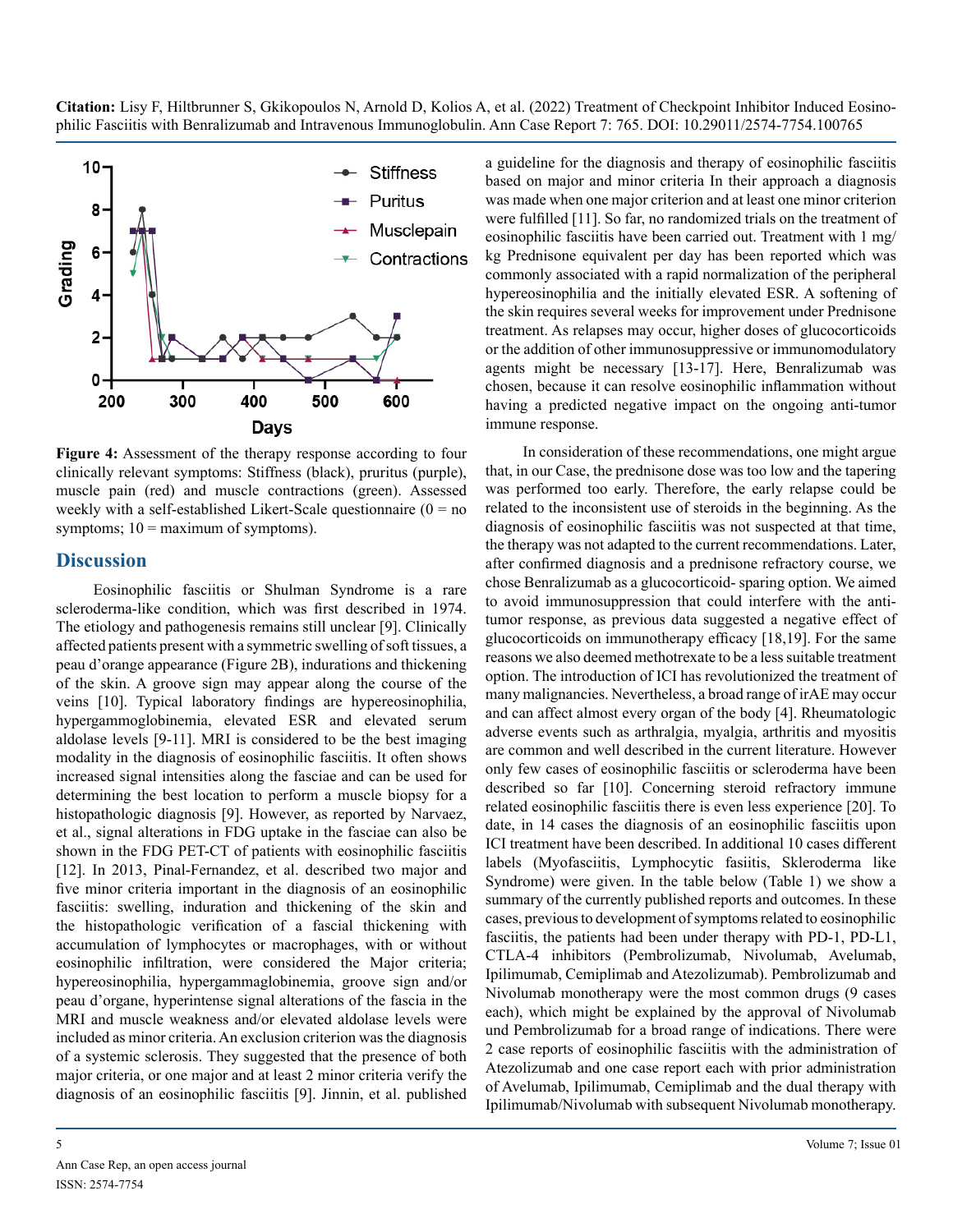It seems surprising that only one case of EF has been previously associated with Ipilimumab/Nivolumab even though a higher toxicity of this combination has been reported [21]. As described before, EF was frequently seen in patients with reported remission [22-25]. It is notable that the response rate is especially high in the subgroup of patients with metastatic melanoma. Chan et al suggested the occurrence of EF might be a prognostic marker for improved outcome in advanced melanoma patients, as it occurred exclusively in cases with partial or complete response to therapy [26].The relatively high proportion of overall response might be associated with a higher immune modulatory response in these patients. It has already been shown that patients with irAE have a higher response rate to ICI therapy than patients without irAE [27-29]. In fact, peripheral eosinophilia have been described to be prognostic for response to ICI [30]. In metastatic melanoma patients a high eosinophilic count were associated with a better overall survival upon ICI treatment, unfortunately this was also associated with a higher incidence in irAE [26,31-34]. For NSCLC, a high absolute eosinophil count was also shown to be independently associated with a better progression free and overall survival in a cohort of 134 Patients treated with Nivolumab [35]. For the treatment of advanced NSCLC with Pembrolizumab, no data on the association of these prognostic markers with efficacy of ICI have been described so far. The onset of eosinophilic fasciitis was reported between 1, 5 and 24 months after therapy start with a median onset after 13, 5 months of therapy. The treatment of choice was the cessation of the ICI, and the initiation of a systemic therapy with glucocorticoids and methotrexate. This treatment schedule was reported in the majority of reported cases [20,23,25,26,36-41]. Only a few cases recovered without the initiation of a systemic therapy. In 2 cases an improvement was detected solely by discontinuation of ICI therapy [42,43]. In 1 case topical therapy was successfully conducted and ICI therapy could even be continued [44]. Other cases reported of an improvement of the side effects with a combination of glucocorticoids and other immunosuppressive or immunomodulating agents, such as mycofenolate mofentil, IVIG, sirolimus or Hydroxychloroqiune and Sulfasalazine. However, the field is lacking standardization or response assessment to irAE treatment. Therefore, it is difficult to compare different reports.

Therefore, we established a Likert-scale based questionnaire in order to document the response to therapy. We chose 4 clinically relevant symptoms: stiffness of the extremities, pruritus, muscle pain and contractions which the patient reported once weekly to assess the response to our therapy (Figure 4). In order to avoid prolonged treatment with corticosteroids, we have detected IL-5 as a possible target of treatment to block eosinophils activation in analogy to treatment of allergic diseases [45,46]. One case report described the use of such approach with the anti-IL5 antibody Reslizumab for the treatment of non-immunotherapy related eosinophilic fasciitis. Herein a patient with steroid-refractory eosinophilic fasciitis was described, who had already received methotrexate as well as mycofenolate mofentil, and showed an impressive improvement of symptoms under Reslizumab, which made the cessation of glucocorticoids possible [47]. Our case is the first to report the effects of IL-5 receptor blockage and intravenous immunoglobulin for immunotherapy-related EF with improvement of patient outcome.

| I D | Reference                         | Sex         | Age | Malignancy               | <b>CPI</b>    | Onset<br>(months) | Treatment   | Cancer<br>status | <b>CPI</b><br>stopp | Biopsy         | Other irAE | EF             |
|-----|-----------------------------------|-------------|-----|--------------------------|---------------|-------------------|-------------|------------------|---------------------|----------------|------------|----------------|
|     | Chan et<br>al<br>2020<br>$[26]$   | M           | 48  | NSCLCSt.IV               | Atezolizumab  | 6                 | $PDN + MTX$ | PD               | Yes                 | Yes            | Not rep.   | Yes            |
| 2   | Chan et<br>al<br>2020<br>$[26]$   | $\mathbf F$ | 71  | Metastatic mela-<br>noma | Nivolumab     | 3                 | $PDN + MTX$ | CR               | Yes                 | Yes            | Not rep.   | Yes            |
| 3   | Chan et<br>al<br>$^{2020}_{[26]}$ | M           | 43  | Metastatic mela-<br>noma | Pembrolizumab | 15                | $PDN + MMF$ | CR               | Yes                 | N <sub>0</sub> | Not rep.   | N <sub>0</sub> |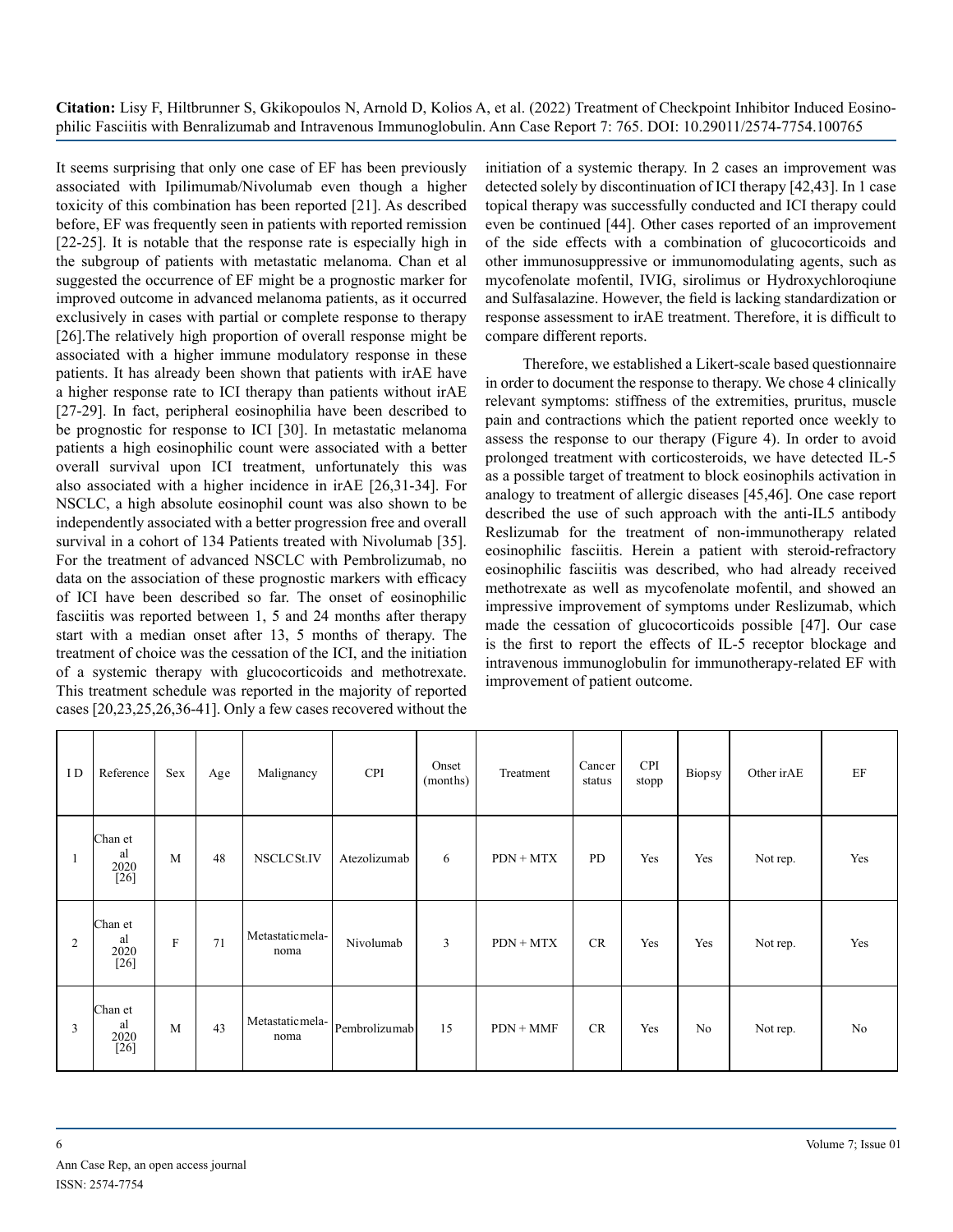| $\overline{4}$                 | Chan et<br>al<br>2020<br>$\lceil 26 \rceil$   | M                         | $70\,$ | Metastatic mela-<br>noma            | Pembrolizumab                                                    | 8              | $PDN + MTX +$<br>anti IgE                           | PR        | Yes      | No  | Not rep.            | N <sub>o</sub>                 |
|--------------------------------|-----------------------------------------------|---------------------------|--------|-------------------------------------|------------------------------------------------------------------|----------------|-----------------------------------------------------|-----------|----------|-----|---------------------|--------------------------------|
| 5                              | Khoja et<br>al<br>2016<br>$[22]$              | $\mathbf F$               | 51     | Metastatic mela-<br>noma            | Pembrolizumab                                                    | 18             | <b>PDN</b>                                          | <b>CR</b> | Yes      | Yes | Cerebral vasculitis | Yes                            |
| 6                              | Lidar etal,<br>2018<br>$[23]$                 | $\boldsymbol{\mathrm{F}}$ | 53     | Melanoma                            | Pembrolizumab                                                    | 8              | $PDN + MTX$                                         | CR        | Yes      | Yes | None                | Yes                            |
| $\tau$                         | Le Tallec et<br>al, 2019/<br>2020<br>[20, 38] | ${\bf F}$                 | 56     | <b>NSCLC St.IV</b>                  | Nivolumab                                                        | 9              | $PDN + MTX;$<br>DW; Sirolimus                       | <b>SD</b> | Not rep. | Yes | Cholangitis         | Yes                            |
| 8                              | Andres<br>Lencin a et<br>al, 2018<br>$[36]$   | M                         | 65     | <b>Bladder</b> cancer<br>St.IV      | Ipilimumab<br>/ Nivolumab<br>x3<br>Mo.<br>then Nivolumab<br>Mono | 16             | PDN + MTX<br>(Ciclosporininef-<br>fective)          | PD        | Yes      | Yes | Lichen sclerosus    | Yes                            |
| 9                              | Toussaint et<br>al, 2019<br>[25]              | ${\bf F}$                 | 77     | Metastatic mela-<br>noma            | Pembrolizumab                                                    | 22             | $PDN + MTX$                                         | CR        | Yes      | No  | Hepatitis           | Yes                            |
| -1<br>$\mathbf{0}$             | Rischinet<br>al, 2018<br>[41]                 | M                         | 55     | Metastatic mela-<br>noma            | Nivolumab                                                        | 24             | $PDN + MTX$                                         | <b>CR</b> | Yes      | Yes | Not rep.            | No<br>lymphocytic<br>fasciitis |
| $\mathbf{1}$<br>$\mathbf{1}$   | Daoussis et<br>al, 2017<br>[48]               | M                         | 64     | Renal cell<br>carcinoma             | Nivolumab                                                        | 10             | <b>PDN</b>                                          | Notrep.   | Not rep  | No  | Not rep.            | No                             |
| $\mathbf{1}$<br>$\overline{2}$ | Narvaez et<br>al, 2018<br>$\overline{[42]}$   | ${\bf F}$                 | 67     | Renal cell<br>carcinoma             | Pembrolizumab                                                    | $\overline{c}$ | <b>NSAID</b><br>$\qquad \qquad +$<br>Colchicine, DW | PD        | Not rep. | No  | Virtiligo           | No-fasziitis                   |
| $\mathbf{1}$<br>$\mathfrak{Z}$ | Parker et<br>al, 2018<br>$[24]$               | $\mathbf F$               | 43     | Metastatic mela-<br>noma            | Nivolumab                                                        | 15             | $PDN + IVIG$                                        | <b>CR</b> | Not rep. | Yes | hypothyroidism      | N <sub>o</sub>                 |
| $\mathbf{1}$<br>$\overline{4}$ | Narvaez et<br>al, 2018<br>$[42]$              | M                         | 56     | Metastaticurothe-<br>lial carcinoma | Avelumab                                                         | 1,5            | <b>DW</b>                                           | PD        | Yes bcPD | No  | N <sub>0</sub>      | No<br>fasziitis                |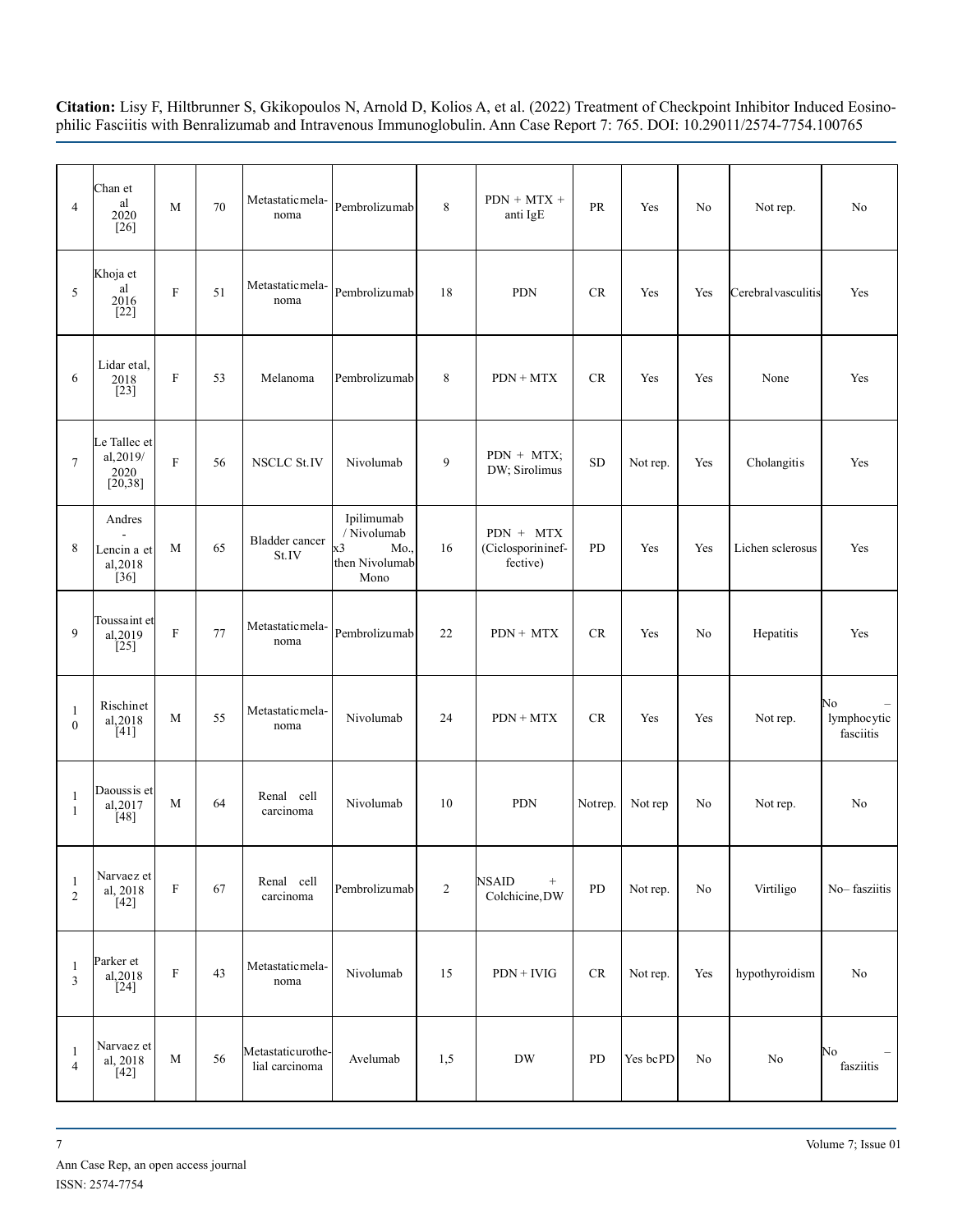| $\mathbf{1}$<br>5                       | Bronst ein<br>et al 2011<br>[21]                                                                                                                                                                                                                                        | ${\bf F}$                 | 74 | Melanoma                                      | Ipilimumab    | 14                           | Not rep.                                                         | <b>CR</b> | Not rep.                              | No  | Not rep.                  | No                                   |
|-----------------------------------------|-------------------------------------------------------------------------------------------------------------------------------------------------------------------------------------------------------------------------------------------------------------------------|---------------------------|----|-----------------------------------------------|---------------|------------------------------|------------------------------------------------------------------|-----------|---------------------------------------|-----|---------------------------|--------------------------------------|
| $\mathbf{1}$<br>6                       | Salamanki<br>etal, 2020<br>$\lceil 10 \rceil$                                                                                                                                                                                                                           | M                         | 81 | <b>NSCLC</b>                                  | Pembrolizumab | 18                           | $PDN + (MMF);$<br><b>DW</b>                                      | CR        | Yes (tem-<br>porary)                  | Yes | Not rep.                  | No-Sklerode<br>rma like<br>syndrom e |
| $\mathbf{1}$<br>$\tau$                  | Pabon-Car-<br>tag ena et<br>al, 2020<br>[40]                                                                                                                                                                                                                            | F                         | 61 | Met. Nasophary<br>ngeal squamous<br>carcinoma | Nivolumab     | 12(2)<br>Mo. Off<br>therpay) | $PDN + MTX$                                                      | CR        | Yes prior<br>toEF                     | Yes | Not rep.                  | Yes                                  |
| $\mathbf{1}$<br>8                       | Bui etal,<br>2020<br>$[44]$                                                                                                                                                                                                                                             | M                         | 59 | Met. Neuroendo<br>crine carcinoma             | Nivolumab     | 24                           | Topical therapy,<br>natural UV ex-<br>posure, physio-<br>therapy | <b>PR</b> | N <sub>0</sub>                        | Yes | Not rep.                  | Yes                                  |
| $\mathbf{1}$<br>$\mathbf{Q}$            | Kobak et<br>al, 2019<br>[49]                                                                                                                                                                                                                                            | M                         | 73 | <b>NSCLC</b>                                  | Pembrolizumab | $\overline{2}$               | <b>PDN</b>                                                       | Notrep.   | Not rep.                              | No  | Not rep.                  | No<br>fasciitis                      |
| $\overline{2}$<br>$\overline{0}$        | Ollier etal.<br>2020<br>$[39]$                                                                                                                                                                                                                                          | M                         | 64 | Metastatic Mela-<br>noma                      | Nivolumab     | 13                           | PDN,<br>MTX, IVIG,                                               | <b>CR</b> | Yes                                   | Yes | Not rep.                  | Yes                                  |
| $\overline{\mathbf{c}}$<br>$\mathbf{1}$ | Wissa m et<br>al, 2020<br>[43]                                                                                                                                                                                                                                          | $\mathbf F$               | 48 | Met. TNBC                                     | Atezolizumab  | 15                           | DW, Physio                                                       | PR        | Yes                                   | Yes | No                        | Yes                                  |
| $\overline{2}$<br>$\overline{2}$        | Krusch e et <br>al, 2021<br>$\left[37\right]$                                                                                                                                                                                                                           | $\mathbf{F}$              | 73 | Metastatic Mela-<br>noma                      | Nivolumab     | 15                           | MTX, PDN                                                         | CR        | Yes<br>(before<br>Diagnosis<br>of EF) | Yes | Diarrhea, Arthral-<br>gia | Yes                                  |
| $\sqrt{2}$<br>$\overline{3}$            | Boppa na et<br>al, 2021<br>[50]                                                                                                                                                                                                                                         | $\boldsymbol{\mathrm{F}}$ | 72 | Met. Cutaneous<br>squamouscell<br>Carcinoma   | Cemiplimab    | $12 +$<br>0,5                | Hydroxychloro<br>quine, sulfalazine, Notrep.<br><b>PDN</b>       |           | No but<br>Dose<br>reduction           | Yes | Osteoarthritis            | Yes                                  |
| $\overline{c}$<br>$\overline{4}$        | Current<br>paper                                                                                                                                                                                                                                                        | M                         | 68 | <b>NSCLC St.IV</b>                            | Pembrolizumab | 19                           | PDN,<br>Benralizumab,<br><b>IVIG</b>                             | CR/PD     | Yes                                   | Yes | Virtiligo                 | Yes                                  |
|                                         | Abbreviations: DW: Drug Withdrawal; PDN: Corticosteroid; MTX: Methotrexate; MMF: Mycofenolate Mofentil; IVIg: Intravenous Immunoglobulin g; PD: Progres-<br>sive Disease; CR: Complete Response; Not rep: Not reported; Mo: Months, TNBC: Triple Negative Breast Cancer |                           |    |                                               |               |                              |                                                                  |           |                                       |     |                           |                                      |

**Table 1:** Overview of Cases with immune-related (eosinophilic) fasciitis.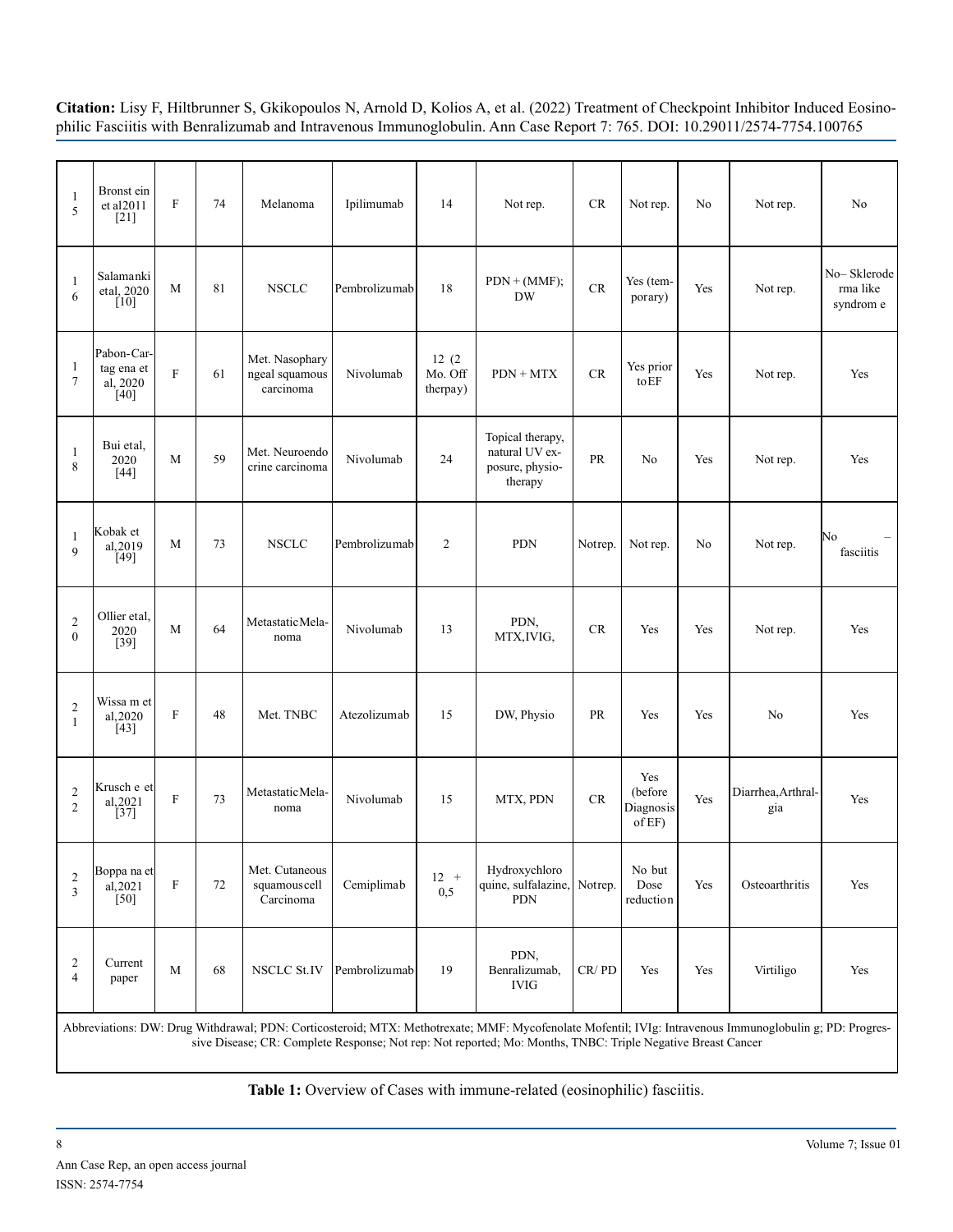#### **Conclusion**

Eosinophilic fasciitis as an adverse event of ICI is a very rare condition where most cases are diagnosed after a prolonged disease course. The management and diagnosis of eosinophilic fasciitis benefits from an interdisciplinary approach with involvement of oncologists, rheumatologists, dermatologists and immunologists.

This case report shows a promising response of ICI related eosinophilic fasciitis treated with the IL-5 receptor antibody Benralizumab in combination with IVIG. This treatment has the potential of inhibiting the eosinophilic inflammation without negatively interfering with ongoing ICI induced anti-tumour immune responses. Our review of literature show that there is still limited experience with this rare irAE and further studies are needed to define optimal therapy.

#### **Consent**

Written informed consent was obtained from the patient for publication of this report and any accompanying images.

#### **References**

- **1.** [Planchard D, Popat S, Kerr K, Novello S, Smit EF, et al. \(2018\)](https://pubmed.ncbi.nlm.nih.gov/30285222/)  [Metastatic non-small cell lung cancer: ESMO Clinical Practice](https://pubmed.ncbi.nlm.nih.gov/30285222/)  [Guidelines for diagnosis, treatment and follow-up. Ann Oncol. 29:](https://pubmed.ncbi.nlm.nih.gov/30285222/)  [iv192-iv237.](https://pubmed.ncbi.nlm.nih.gov/30285222/)
- **2.** [Postmus PE, Kerr KM, Oudkerk M, Senan S, Waller DA, et al. \(2017\)](https://pubmed.ncbi.nlm.nih.gov/28881918/)  [Early and locally advanced non-small-cell lung cancer \(NSCLC\):](https://pubmed.ncbi.nlm.nih.gov/28881918/)  [ESMO Clinical Practice Guidelines for diagnosis, treatment and follow](https://pubmed.ncbi.nlm.nih.gov/28881918/)[up. Ann Oncol. 28: iv1-iv21.](https://pubmed.ncbi.nlm.nih.gov/28881918/)
- **3.** [Postow MA, Sidlow R, Hellmann MD. \(2018\) Immune-Related Adverse](https://pubmed.ncbi.nlm.nih.gov/29320654/)  [Events Associated with Immune Checkpoint Blockade. N Engl J Med.](https://pubmed.ncbi.nlm.nih.gov/29320654/)  [378: 158-168.](https://pubmed.ncbi.nlm.nih.gov/29320654/)
- **4.** [Bajwa R, Cheema A, Khan T, Amirpour A, Paul A, et al. \(2019\)](https://pubmed.ncbi.nlm.nih.gov/30937112/)  [Adverse Effects of Immune Checkpoint Inhibitors \(Programmed](https://pubmed.ncbi.nlm.nih.gov/30937112/)  [Death-1 Inhibitors and Cytotoxic T-Lymphocyte- Associated Protein-4](https://pubmed.ncbi.nlm.nih.gov/30937112/)  [Inhibitors\): Results of a Retrospective Study. J Clin Med Res. 11: 225-](https://pubmed.ncbi.nlm.nih.gov/30937112/) [236.](https://pubmed.ncbi.nlm.nih.gov/30937112/)
- **5.** [Haanen J, Carbonnel F, Robert C, Kerr KM, Peters S, et al. \(2018\)](https://pubmed.ncbi.nlm.nih.gov/28881921/)  [Management of toxicities from immunotherapy: ESMO Clinical](https://pubmed.ncbi.nlm.nih.gov/28881921/)  [Practice Guidelines for diagnosis, treatment and follow- up. Ann](https://pubmed.ncbi.nlm.nih.gov/28881921/)  [Oncol. 29: iv264-iv6.](https://pubmed.ncbi.nlm.nih.gov/28881921/)
- **6.** [Martins F, Sykiotis GP, Maillard M, Fraga M, Ribi C, et al. \(2019\) New](https://pubmed.ncbi.nlm.nih.gov/30614479/)  [therapeutic perspectives to manage refractory immune checkpoint](https://pubmed.ncbi.nlm.nih.gov/30614479/)[related toxicities. Lancet Oncol. 20: e54-e64.](https://pubmed.ncbi.nlm.nih.gov/30614479/)
- **7.** [Pimenta S, Bernardes M, Bernardo A, Brito I, Castro L, et al. \(2009\)](https://www.ncbi.nlm.nih.gov/pmc/articles/PMC5506513/)  [Intravenous immune globulins to treat eosinophilic fasciitis: a case](https://www.ncbi.nlm.nih.gov/pmc/articles/PMC5506513/)  [report. Joint Bone Spine. 76: 572-574.](https://www.ncbi.nlm.nih.gov/pmc/articles/PMC5506513/)
- **8.** [Erez D, Shoenfeld Y, Natour A, Dovrish Z, Tayer-Shifman OE, et](https://pubmed.ncbi.nlm.nih.gov/33787639/)  [al. \(2021\) Clinical experience with biologic treatment in resistant](https://pubmed.ncbi.nlm.nih.gov/33787639/)  [eosinophilic fasciitis: Case reports and review of the literature.](https://pubmed.ncbi.nlm.nih.gov/33787639/) [Medicine \(Baltimore\). 100: e25359.](https://pubmed.ncbi.nlm.nih.gov/33787639/)
- **9.** [Pinal-Fernandez I, Selva-O' Callaghan A, Grau JM \(2014\) Diagnosis](https://pubmed.ncbi.nlm.nih.gov/24424187/)  [and classification of eosinophilic fasciitis. Autoimmun Rev. 13: 379-](https://pubmed.ncbi.nlm.nih.gov/24424187/) [382.](https://pubmed.ncbi.nlm.nih.gov/24424187/)
- **10.** [Salamaliki C, Solomou EE, Liossis SC \(2020\) Immune Checkpoint](https://europepmc.org/article/med/30103042)  [Inhibitor-Associated Scleroderma-Like Syndrome: A Report of a](https://europepmc.org/article/med/30103042) [Pembrolizumab-Induced "Eosinophilic Fasciitis-Like" Case and a](https://europepmc.org/article/med/30103042)  [Review of the Literature. Rheumatol Ther. 7: 1045-1052.](https://europepmc.org/article/med/30103042)
- **11.** [Jinnin M, Yamamoto T, Asano Y, Ishikawa O, Sato S, et al. \(2018\)](https://pubmed.ncbi.nlm.nih.gov/29235676/)  [Diagnostic criteria, severity classification and guidelines of eosinophilic](https://pubmed.ncbi.nlm.nih.gov/29235676/)  [fasciitis. J Dermatol. 45: 881-890.](https://pubmed.ncbi.nlm.nih.gov/29235676/)
- **12.** [Narvaez J, Juarez P, Morales Ivorra I, Rodriguez Bel L, Rodriguez](https://www.reumatologiaclinica.org/en-18f-fdg-pet-ct-may-be-articulo-S2173574319301534)  [Moreno J, et al. \(2019\) \[\(18\)F\] FDG PET/CT may be a useful adjunct](https://www.reumatologiaclinica.org/en-18f-fdg-pet-ct-may-be-articulo-S2173574319301534)  [in diagnosis of eosinophilic fasciitis. Reumatol Clin \(Engl Ed\). 15:](https://www.reumatologiaclinica.org/en-18f-fdg-pet-ct-may-be-articulo-S2173574319301534)  [e142-e143.](https://www.reumatologiaclinica.org/en-18f-fdg-pet-ct-may-be-articulo-S2173574319301534)
- **13.** [Bischoff L, Derk CT \(2008\) Eosinophilic fasciitis: demographics,](https://pubmed.ncbi.nlm.nih.gov/18173597/)  [disease pattern and response to treatment: report of 12 cases and](https://pubmed.ncbi.nlm.nih.gov/18173597/)  [review of the literature. Int J Dermatol. 47: 29-35.](https://pubmed.ncbi.nlm.nih.gov/18173597/)
- **14.** [Endo Y, Tamura A, Matsushima Y, Iwasaki T, Hasegawa M, et al. \(2007\)](https://pubmed.ncbi.nlm.nih.gov/17345001/)  [Eosinophilic fasciitis: report of two cases and a systematic review of](https://pubmed.ncbi.nlm.nih.gov/17345001/)  [the literature dealing with clinical variables that predict outcome. Clin](https://pubmed.ncbi.nlm.nih.gov/17345001/)  [Rheumatol. 26: 1445-1451.](https://pubmed.ncbi.nlm.nih.gov/17345001/)
- **15.** [Lakhanpal S, Ginsburg WW, Michet CJ, Doyle JA, Moore SB. \(1988\)](https://pubmed.ncbi.nlm.nih.gov/3232080/)  [Eosinophilic fasciitis: clinical spectrum and therapeutic response in 52](https://pubmed.ncbi.nlm.nih.gov/3232080/)  [cases. Semin Arthritis Rheum. 17: 221-231.](https://pubmed.ncbi.nlm.nih.gov/3232080/)
- **16.** [Lebeaux D, Frances C, Barete S, Wechsler B, Dubourg O, et al.](https://pubmed.ncbi.nlm.nih.gov/22120602/)  [\(2012\) Eosinophilic fasciitis \(Shulman disease\): new insights into the](https://pubmed.ncbi.nlm.nih.gov/22120602/)  [therapeutic management from a series of 34 patients. Rheumatology](https://pubmed.ncbi.nlm.nih.gov/22120602/)  [\(Oxford\). 51: 557-561.](https://pubmed.ncbi.nlm.nih.gov/22120602/)
- **17.** [S. H. Eosinophilic Fasciitis.](https://www.uptodate.com/contents/eosinophilic-fasciitis)
- **18.** [Faje AT, Lawrence D, Flaherty K, Freedman C, Fadden R, et al. \(2018\)](https://pubmed.ncbi.nlm.nih.gov/29975414/)  [High-dose glucocorticoids for the treatment of ipilimumab-induced](https://pubmed.ncbi.nlm.nih.gov/29975414/)  [hypophysitis is associated with reduced survival in patients with](https://pubmed.ncbi.nlm.nih.gov/29975414/)  [melanoma. Cancer. 124: 3706-3714.](https://pubmed.ncbi.nlm.nih.gov/29975414/)
- **19.** [Tallon de Lara P, Cecconi V, Hiltbrunner S, Yagita H, Friess M, et al.](https://pubmed.ncbi.nlm.nih.gov/30154226/)  [\(2018\) Gemcitabine Synergizes with Immune Checkpoint Inhibitors](https://pubmed.ncbi.nlm.nih.gov/30154226/)  [and Overcomes Resistance in a Preclinical Model and Mesothelioma](https://pubmed.ncbi.nlm.nih.gov/30154226/)  [Patients. Clin Cancer Res. 24: 6345-6354.](https://pubmed.ncbi.nlm.nih.gov/30154226/)
- **20.** [Le Tallec E, Lescoat A, Ballerie A, Cador B, Lena H, et al. \(2020\)](https://pubmed.ncbi.nlm.nih.gov/32127188/)  [Eosinophilic Fasciitis Triggered by Nivolumab: A Remarkable Efficacy](https://pubmed.ncbi.nlm.nih.gov/32127188/)  [of the mTOR Inhibitor Sirolimus. J Thorac Oncol. 15: e29-e30.](https://pubmed.ncbi.nlm.nih.gov/32127188/)
- **21.** [Palmieri DJ, Carlino MS. \(2018\) Immune Checkpoint Inhibitor Toxicity.](https://pubmed.ncbi.nlm.nih.gov/30066230/) [Curr Oncol Rep. 20: 72.](https://pubmed.ncbi.nlm.nih.gov/30066230/)
- **22.** [Khoja L, Maurice C, Chappell M, MacMillan L, Al-Habeeb AS, et al.](https://pubmed.ncbi.nlm.nih.gov/26822024/)  [\(2016\) Eosinophilic Fasciitis and Acute Encephalopathy Toxicity from](https://pubmed.ncbi.nlm.nih.gov/26822024/)  [Pembrolizumab Treatment of a Patient with Metastatic Melanoma.](https://pubmed.ncbi.nlm.nih.gov/26822024/)  [Cancer Immunol Res. 4: 175-178.](https://pubmed.ncbi.nlm.nih.gov/26822024/)
- **23.** [Lidar M, Giat E, Garelick D, Horowitz Y, Amital H, et al. \(2018\)](https://pubmed.ncbi.nlm.nih.gov/29341936/)  [Rheumatic manifestations among cancer patients treated with immune](https://pubmed.ncbi.nlm.nih.gov/29341936/)  [checkpoint inhibitors. Autoimmun Rev. 17: 284-289.](https://pubmed.ncbi.nlm.nih.gov/29341936/)
- **24.** [Parker MJ, Roberts ME, Lorigan PC, du Plessis DG, Chinoy H. \(2018\)](https://pubmed.ncbi.nlm.nih.gov/29437773/)  [Autoimmune fasciitis triggered by the anti-programmed cell death-1](https://pubmed.ncbi.nlm.nih.gov/29437773/)  [monoclonal antibody nivolumab. BMJ Case Rep. 2018.](https://pubmed.ncbi.nlm.nih.gov/29437773/)
- **25.** [Toussaint F, Hammon M, Erdmann M, Moreira A, Kirchberger MC, et](https://www.ncbi.nlm.nih.gov/pmc/articles/PMC7011633/)  [al. \(2019\) Checkpoint inhibitor-induced eosinophilic fasciitis following](https://www.ncbi.nlm.nih.gov/pmc/articles/PMC7011633/)  [high eosinophilia associated with complete response. Rheumatology](https://www.ncbi.nlm.nih.gov/pmc/articles/PMC7011633/)  [\(Oxford\). 58: 1875-1877.](https://www.ncbi.nlm.nih.gov/pmc/articles/PMC7011633/)